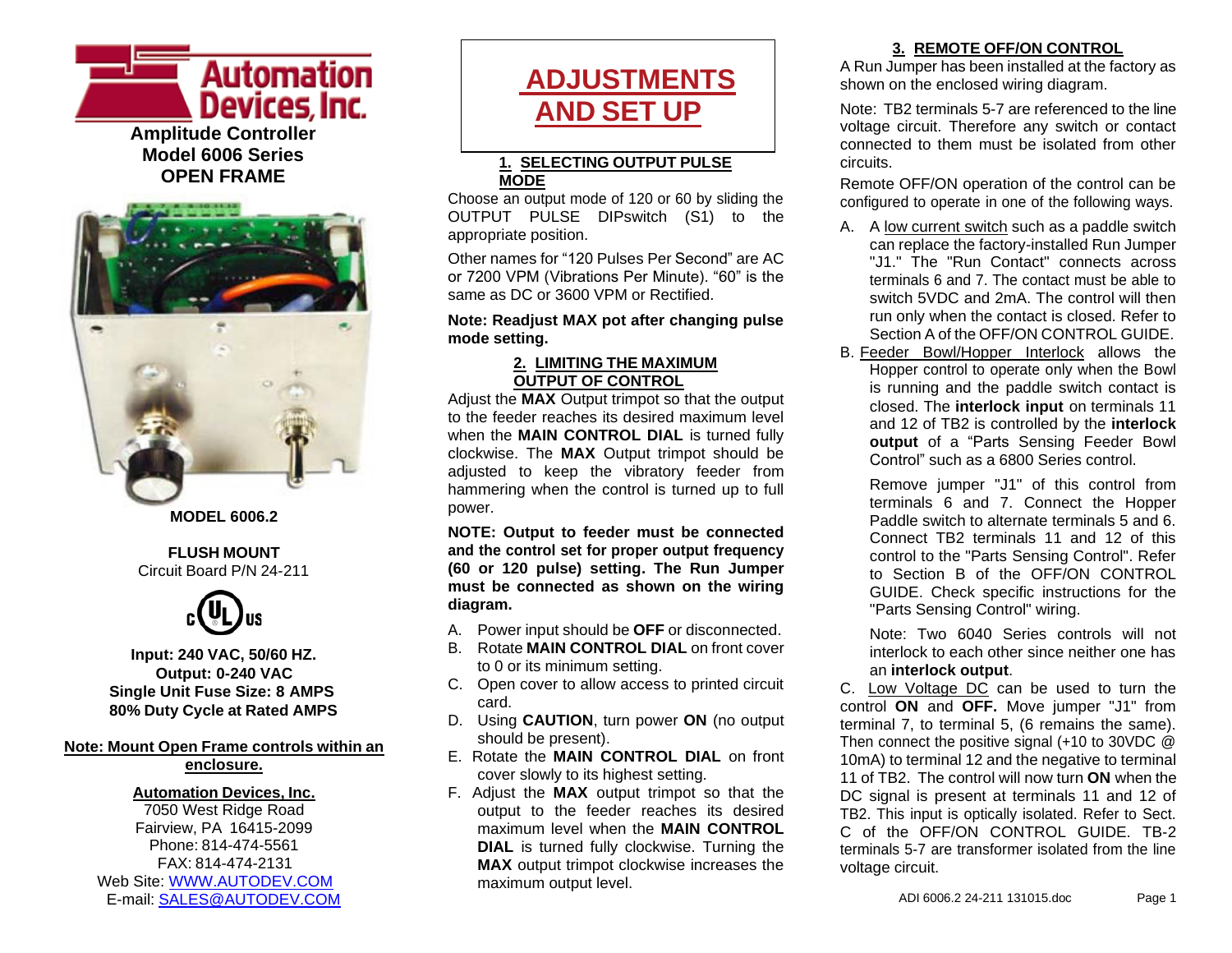#### **4. SETTING THE MINIMUM OUTPUT LEVEL OF CONTROL**

When the vibratory feeder is nearly empty, turn the **MAIN CONTROL DIAL** to "1" and adjust the **MIN** trimpot to just below the slowest speed that provides the proper feed rate. The MIN trimpot also serves as the "low speed" trimpot for 2-speed operation. See "S1 Programming Chart" for feature selection details.

## **5. MAIN CONTROL DIAL**

The output power is controlled by the **MAIN CONTROL DIAL**. It is a logarithmic-tapered power out curve (non-linear) that spreads the power broadly across the **MAIN CONTROL DIAL** The logarithmic taper power curve helps to give maximum "Fine Control" over the output speed of the vibratory feeder. When very precise adjustment of the **MAIN CONTROL DIAL** is needed, increase the MIN trimpot setting and/or decrease the MAX trimpot setting. For precise scaling at low amplitudes, use the linear POT taper or reduce the Max pot setting. To select a linear pot taper for the Main Control Dial, see the "S1 Programming Chart."

## **6. SETTING THE SOFT-START**

The start-up rate of the control output can be adjusted to ramp up to the desired output level instead of starting abruptly. Soft-start keeps parts from falling off the tooling, reduces spring shock, and hammering when the control turns ON. Turn the **SOFT** Start trimpot clockwise for the gentlest start (about a 6 sec. ramp up to full output). Turn the trimpot fully counter-clockwise for no soft start.

#### **7. LINE VOLTAGE COMPENSATION**

Fluctuations in the line voltage can cause a feeder bowl to vary its feed rate. The line voltage compensation feature adjusts the control's output to help compensate for fluctuations in the supply voltage. If it becomes necessary to disable this feature, set "Disable LVC" from the S1 programming chart

## **8. REMOTE SPEED CONTROL**

Remote control of the power level can be accomplished by the following methods:

A. 4-20mA signal from a PLC can be used to remotely vary the output of the control instead of the Main Control Dial. The 4-20mA input is automatically in control whenever a 4-20mA signal is applied to the control (terminals TB2-8 & 9). The Main Control

dial setting is ignored whenever there is a 4- 20mA signal. The 4-20mA input is transformer isolated from the power line. In an environment with high electrical noise, use a shielded cable for the 4-20mA signal. The "S1 Programming Chart" shows how change to 0-20mA speed control instead of the default of 4-20mA.

B. A 0-5VDC Analog input signal may be applied in place of the Main Control Dial at H1. The 0- 5VDC input is transformer isolated from the power line.

#### **9. SUPPLEMENTARY FEATURES**

Special supplementary software features can be enabled on the 24-210/24-211 circuit boards The features include: *linear pot taper*, *0-20mA control*, e*mpty bowl timer*, *low pulse rates,* and *two speed pots*. See the S1 Switch Programming Chart. Contact the manufacturer for more information.

## **10. STATUS LEDs**

When any of the inputs are active, the associated LED will turn ON. When the RUN input conditions are met, the RUN LED will turn ON. See section 3 and the wiring diagram's ON/OFF Control Guide for more information on how to satisfy the RUN conditions.

## **WARNING:**

**Fuses should be replaced with a Bussman ABC or Littelfuse 3AB "Fast Acting" type or equivalent of manufacturer's original value.**

**Mounting this control directly to a vibrating device will void the warranty.**

#### **TROUBLESHOOTING**

Basic Procedure – To ascertain whether the problem lies in the controller, take the following steps:

- A. Check for good fuses. Disconnect the input power and tighten the screw terminals.
- B. For the control output to be on: Make sure that the proper input power is present. The **MAIN CONTROL DIAL** must be turned up or if the 4-20mA input is used, it must have over 5mA. Either the DIRECT LED must be lit or both the INTERLOCK and EXT VOLTS LEDs must be lit. Anytime the output is turned on, the RUN LED will be ON. To light the DIRECT LED, a Run Jumper must be connected at

TB2-6 & TB2-7. To light the INTERLOCK LED, a Run Jumper must connect TB2-5 to TB2-6. To illuminate the EXT VOLTS LED, a 10-30 VDC signal has to be present at TB2-11 & 12. See the section titled "**Remote OFF/ON control**" for more information.

- C. Connect an AC voltmeter across the LOAD terminals (with the LOAD connected) and vary the **MAIN CONTROL DIAL** from minimum to maximum. In 120 pulse mode, the output should vary from approximately 30% to 98% of the input voltage depending on the setting of the **MIN** and **MAX** trimpots. In 60 pulse mode the output should vary from 20% to around 85% of the input voltage.
- D. On new installations: If the Feeder only hums but it doesn't feed any parts, try changing the **60/120** DIP switch (S1) to the opposite position.

When neither a humming sound nor any vibration can be detected in the vibratory feeder, the problem may be in the controller.

| <b>S1 Programming Chart</b> |                            |     |                 |
|-----------------------------|----------------------------|-----|-----------------|
| <b>Program Description</b>  | <b>S1 Switch Positions</b> |     |                 |
|                             | SW <sub>3</sub>            | SW4 | SW <sub>5</sub> |
| Standard Program            |                            |     |                 |
| <b>Linear Pot Taper</b>     |                            |     | 0               |
| 0-20mA option               |                            |     | 0               |
| <b>Empty Bowl Timer</b>     |                            |     | ი               |
| Disable LVC                 |                            | 0   |                 |
| 2-Speed Operation           |                            | 0   |                 |
| 30/40 Pulse Operation       |                            |     |                 |
| Low Voltage at "1"          |                            |     |                 |